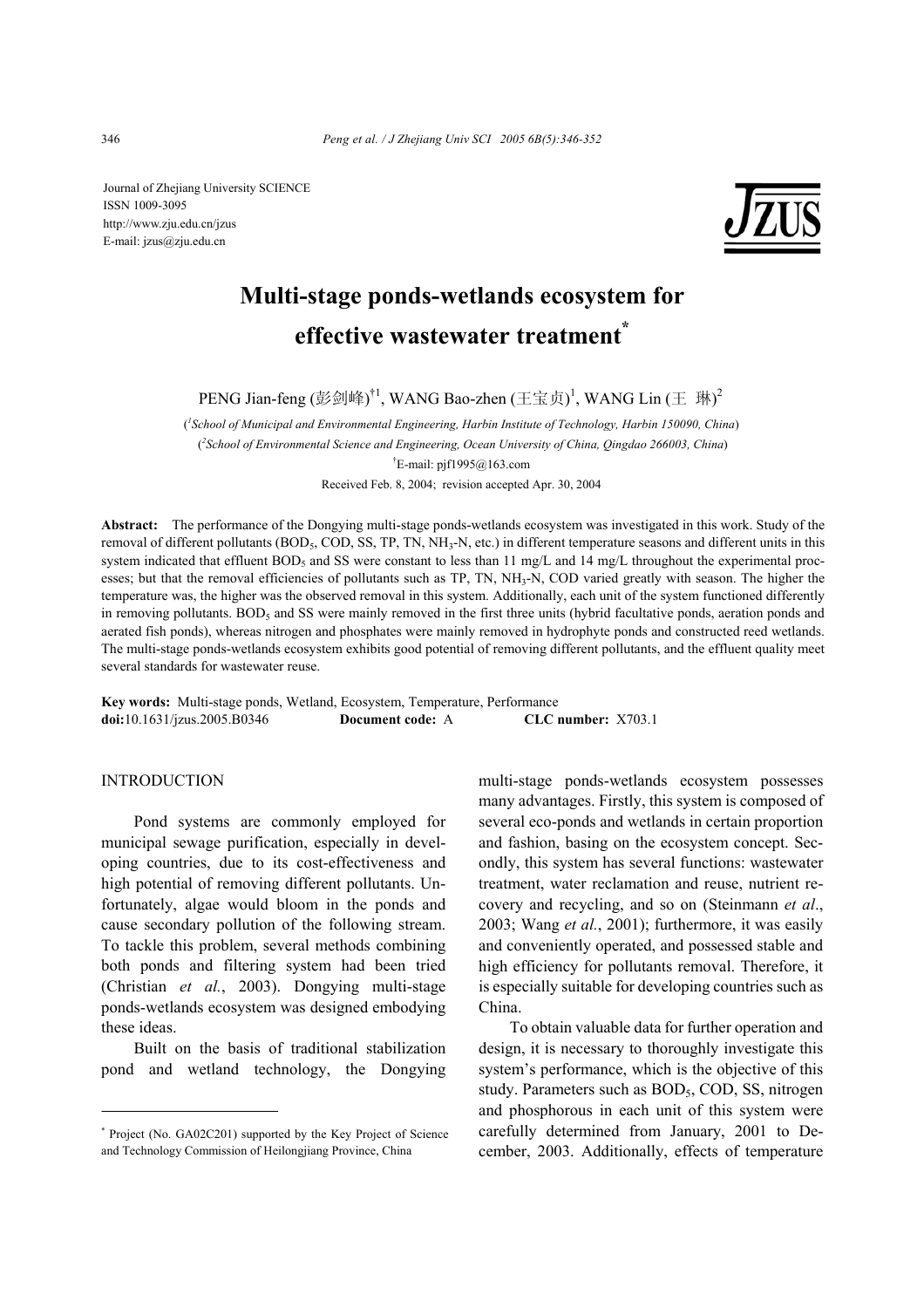on different pollutants removal in different units were also studied.

## STUDY SITE DESCRIPTION

The multi-stage ponds-wetlands system in Dongying City (37.5° N, 118.5° E) was designed on the basis of artificial eco-system consisting of a wide variety of food chains through fish farming and aquatic plant growth. This kind system can substantially improve the performance, and assure high removal efficiency for various pollutants while water is being reused and recycled.

In addition to some pretreating units such as screening and grit chambering, the Dongying multi-stage ponds-wetlands system comprises two main parts (Fig.1): one is the ponds system, including hybrid facultative ponds (HFPs), aeration ponds (APs), aerated fish ponds (AFPs), fish ponds (FPs) and hydrophyte ponds (HPs); the other is the constructed reed wetlands (CWs) system. The physical and hydraulic characteristics of this system are given in Table 1.

The hybrid facultative pond is a new type primary facultative pond having the advantages of two kinds of primary facultative ponds, which were respectively developed by Green *et al*.(1996) and Wang *et al*.(2001). The hybrid facultative pond is comprised of sludge fermentation pits and a kind of intensified pond with much more biomass in the form of suspension or attached growth on the carrier. Wastewater flows zigzag due to the introduction of baffles, which assured that pollutants in the wastewater could fully contact the bio-film attached on the carrier and sludge deposited on the bottom.

## MATERIALS AND METHODS

Water samples were collected 2−3 times a week. DO and pH were measured in situ with a Hach model 16046 portable dissolved oxygen meter and an Inventron pH/mV meter fitted with a combined pH electrode, respectively. Original water samples were immediately sent to laboratory and passed through a 2 mm sieve to remove large suspended solids such as duckweed. Then the sub-samples were separately filtered through Whatman GF/F 0.70 µm filter paper to determine the dissolved components and through the Millipore APFF 0.70 µm filters to determine the particulate component.

 $NH_3-N$ , total nitrogen (TN),  $NO_3^- - N$ ,  $NO_2^- - N$ and total phosphate (TP), dissolved total phosphate (DTP),  $BOD_5$ , dissolved  $BOD_5$  (DBOD<sub>5</sub>) were analyzed following standard methods (APHA, 1995).

## RESULTS AND DISCUSSION

Temperature has impact on pollutants removal in ecological system (Green *et al.*, 1995). Therefore,

**Table 1 Physical and hydraulic characteristics of this system** 

| <b>Stages</b> | Dimension                                 | Designed       | $HRT^*$ | pH          |
|---------------|-------------------------------------------|----------------|---------|-------------|
|               | $(L \times B \times H)$ (m <sup>3</sup> ) | flow $(m^3/d)$ | (d)     |             |
| <b>HFPs</b>   | $138.9\times 65.9\times 5$                | 25000×4        | 1.46    | $7.6 - 8.0$ |
| APs           | $133.4\times 66.3\times 3.6$              | 25000×4        | 1.29    | $7.6 - 8.2$ |
| AFPs          | $866.6 \times 275 \times 3.5$             | 100000         | 8.30    | $7.7 - 9.0$ |
| $FPs-I$       | $800 \times 100 \times 2.0$               | 65000          | 2.40    | $8.1 - 9.1$ |
| FPs-II        | 400×126×2.0                               | 35000          | 2.40    | $7.9 - 9.0$ |
| <b>HPs</b>    | $800\times95\times1.0$                    | 100000         | 0.76    | $8.4 - 9.1$ |
| CWs           | $390 \times 227 \times 0.4$               | 50000×2        | 0.90    | $7.5 - 8.2$ |

\* HRT: Hydraulic retention time



**Fig.1 Layout of multi-stages ponds-wetland system in Dongying City** 

HFPs: hybrid facultative ponds; APs: aeration ponds; AFPs: aerated fish ponds; FPs: fish ponds; HPs: hydrophyte ponds; CWs: constructed reed wetlands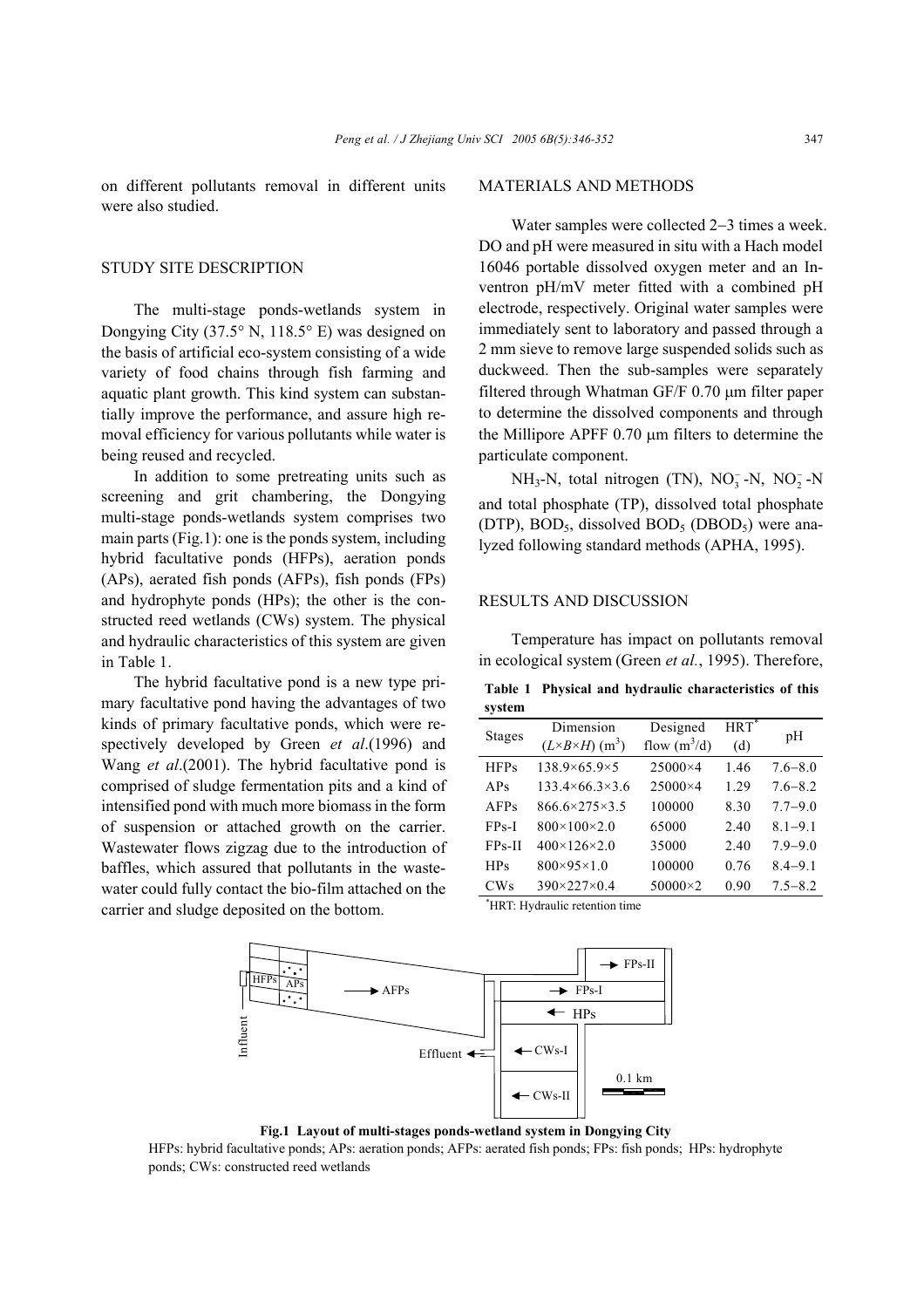the removal efficiency of different pollutants was separately considered under cold (<10 °C) and warm  $(>20 °C)$  seasons in this study.

## **BOD5 removal**

1. Comparison of  $BOD<sub>5</sub>$  removal in different seasons and different units

Fig.2 shows that  $BOD<sub>5</sub>$  removal variation in cold season was generally less than that in warm season. For example, in cold season, the removal efficiency of  $BOD_5$  was about 84.5%, whereas in warm season, that increased to 91.8%, with the final effluent BOD<sub>5</sub> below 11 mg/L and 6 mg/L respectively. These variations may be due to different bio-activity of microbes with temperature. In cold season, the metabolism and bio-activity of microbes were rather low; whereas, with the temperature increasing, the biomasses and activities of microbes increased at high speed, which resulted in higher BOD5 removal (Steinmann *et al.*, 2003).



**Fig.2 BOD5 variation in different temperatures**

Fig.2 indicates also that more than 80% of  $BOD<sub>5</sub>$  was removed in the first three units (hybrid facultative ponds, aeration ponds and aerated fish ponds). Additionally, the effluent  $BOD<sub>5</sub>$  of AFPs ranged from 8 mg/L−13 mg/L in different seasons, exhibiting constant capability of removing BOD<sub>5</sub>. These results demonstrated high potential of removing  $BOD<sub>5</sub>$  by the first three units, especially AFPs.

2.  $BOD<sub>5</sub>$ , DBOD<sub>5</sub> and SBOD<sub>5</sub> removal

 $BOD<sub>5</sub>$  is comprised of dissolved  $BOD<sub>5</sub>$  (DBOD<sub>5</sub>) and suspended  $BOD_5$  (SBOD<sub>5</sub>). Obviously, SBOD<sub>5</sub>=BOD<sub>5</sub>−DBOD<sub>5</sub>. *R*<sub>DBOD/BOD</sub> (ratio of DBOD<sub>5</sub> to  $BOD<sub>5</sub>$ ) represents variation of  $BOD<sub>5</sub>$  composition. Fig.3 of the variation of  $BOD_5$ ,  $DBOD_5$  and  $SBOD_5$ 

in different units shows that tend to decrease while flowing through the system. Furthermore, it was observed that *R*<sub>DBOD/BOD</sub> first decreased and then increased; and that  $\text{SBOD}_5$  content was minor in the effluent BOD<sub>5</sub>.



Fig.3 BOD<sub>5</sub>, DBOD<sub>5</sub>, SBOD<sub>5</sub> and *R*<sub>DBOD/BOD</sub> variations **trends in different units** 

The decrease of  $SBOD<sub>5</sub>$  was mainly due to sedimentation and microbe decomposition. Organic particulates sedimentation was the main factor in  $SBOD<sub>5</sub>$  removal in front units; whereas microbe decomposition played an important role in  $\text{SBOD}_5$ removal in latter units. This kind of microbe decomposition led to decrease of  $SBOD<sub>5</sub>$  and increase of DBOD5 (Chris *et al.*, 1998), which were the causative reasons for *R*<sub>DBOD/BOD</sub> variation in this system. It was noteworthy that  $R<sub>DBOD/BOD</sub>$  in the CWs effluent was rather higher than other units, demonstrating that CWs can effectively remove suspended organic matters.

3. Model of  $BOD<sub>5</sub>$  removal in HFPs

A model was developed for prediction of transformation and removal of  $BOD<sub>5</sub>$  in the new type hybrid facultative pond. It was hypothesized that  $BOD<sub>5</sub>$  removal of HFPs satisfied the  $BOD<sub>5</sub>$  removal model of Eq.(1) (Aloice, 1996).

$$
\frac{S_e}{S_o} = \frac{1}{1 + K \cdot t} \tag{1}
$$

where,  $S_e$  (mg/L) is effluent BOD<sub>5</sub> and  $S_o$  (mg/L) is influent  $BOD_5$  of HFPs;  $t$  (d) is the hydraulic retention time and  $K$  (d<sup>-1</sup>) the first-order removal rate constant for BOD<sub>5</sub>.

Fig.4 presents the relation between calculated *K* in Eq.(1) and water temperature in 2003. Consequently, simulative *K*′ can be calculated from the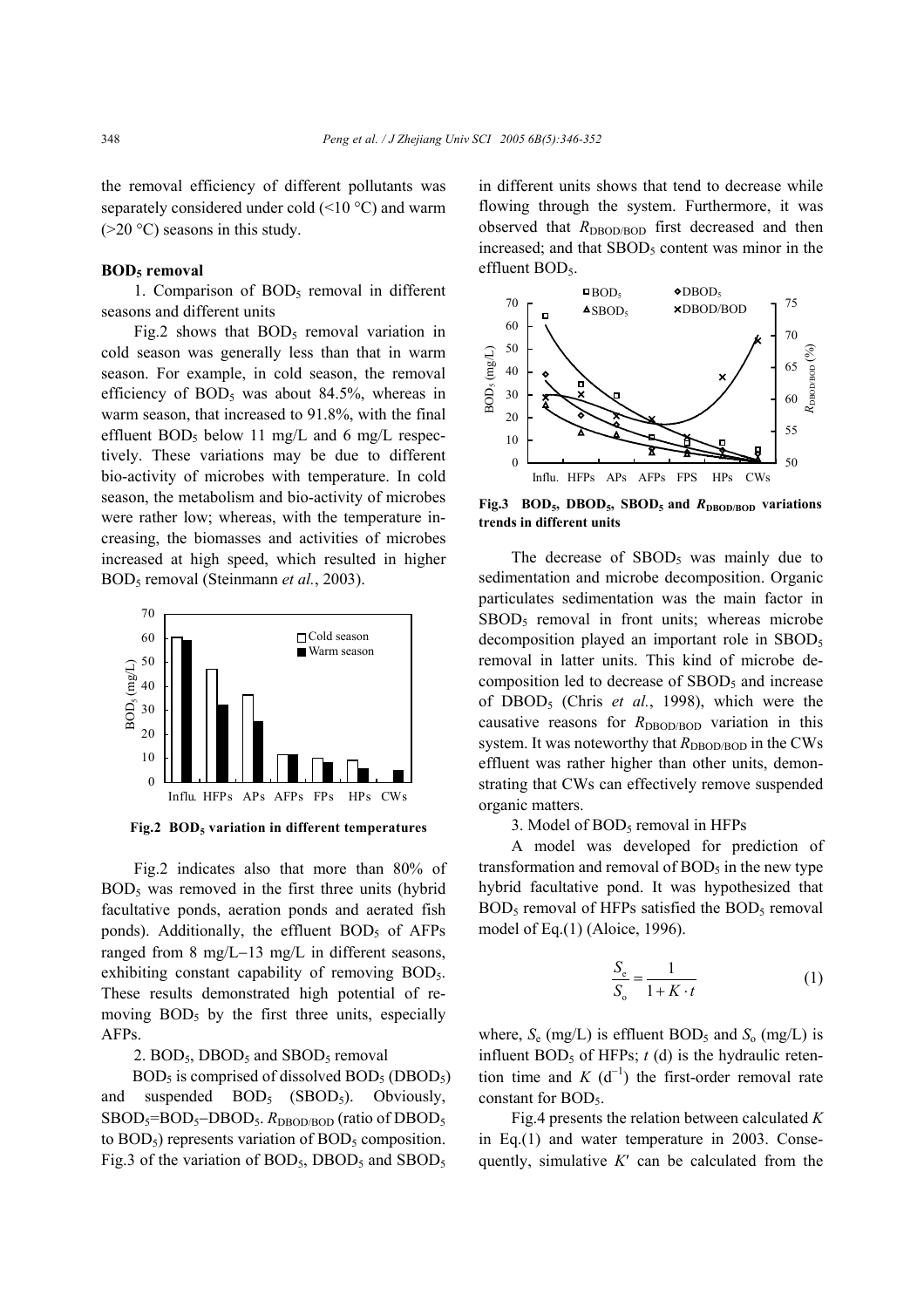results in Fig.4:

$$
K'=0.0668 \times e^{0.1375T} \quad (r^2=0.8946) \tag{2}
$$

where,  $T$  ( $^{\circ}$ C) is the mean water temperature of HFPs.



**Fig.4** *K* **variations with the water temperature** 

From the results listed above,  $BOD<sub>5</sub>$  removal in HFPs was as follows:

$$
S_e = \frac{S_o}{1 + 0.0668 \mathrm{e}^{0.1375T} t}
$$
 (3)

Fig.5 shows the results of  $BOD<sub>5</sub>$  predicted by the model and measured values from HFPs in 2002. Linear regression analysis of the relation on the model and measured  $BOD<sub>5</sub>$  has shown a good agreement with a slightly low coefficient of regression  $(r^2)$  of 0.76. Such agreement of the model data with actual 2002 data indicated that simulative *K′* was valid for use in the formulation of the model describing the removal processes of  $BOD<sub>5</sub>$ .



**Fig.5 Measured and predicted BOD5 of HFPs** 

## **COD removal**

COD removal was lower than that of  $BOD<sub>5</sub>$  in pond and wetland systems (Schetrite and Racault, 1995). Fig.6 of COD removal variation in different units shows that COD removal of HFPs, APs and AFPs ranged from 14% to 26% and was higher than those of other units  $(\leq 10\%)$ . Actually, these three units contributed to more than 61% of COD removal. Fig.6 shows also that seasonal variations had significant potential effect on COD removal. In warm season, the removal efficiency for COD was 73% and greater than that in cold season (40%). Actually, final effluent COD in warm season was 32 mg/L−48 mg/L; whereas in cold season, it was as much as 65 mg/L−74 mg/L.



**Fig.6 COD variation in different temperatures** 

#### **Suspended solid removal**

Suspended solids (SS) in multi-stage ecosystem showed different characteristics, so the mechanisms involved in SS removal were complex (Krishnappan, 1999).

Fig.7 shows that more than 70% of SS was removed in the first two units in both warm and cold



**Fig.7 TSS variations in different temperatures**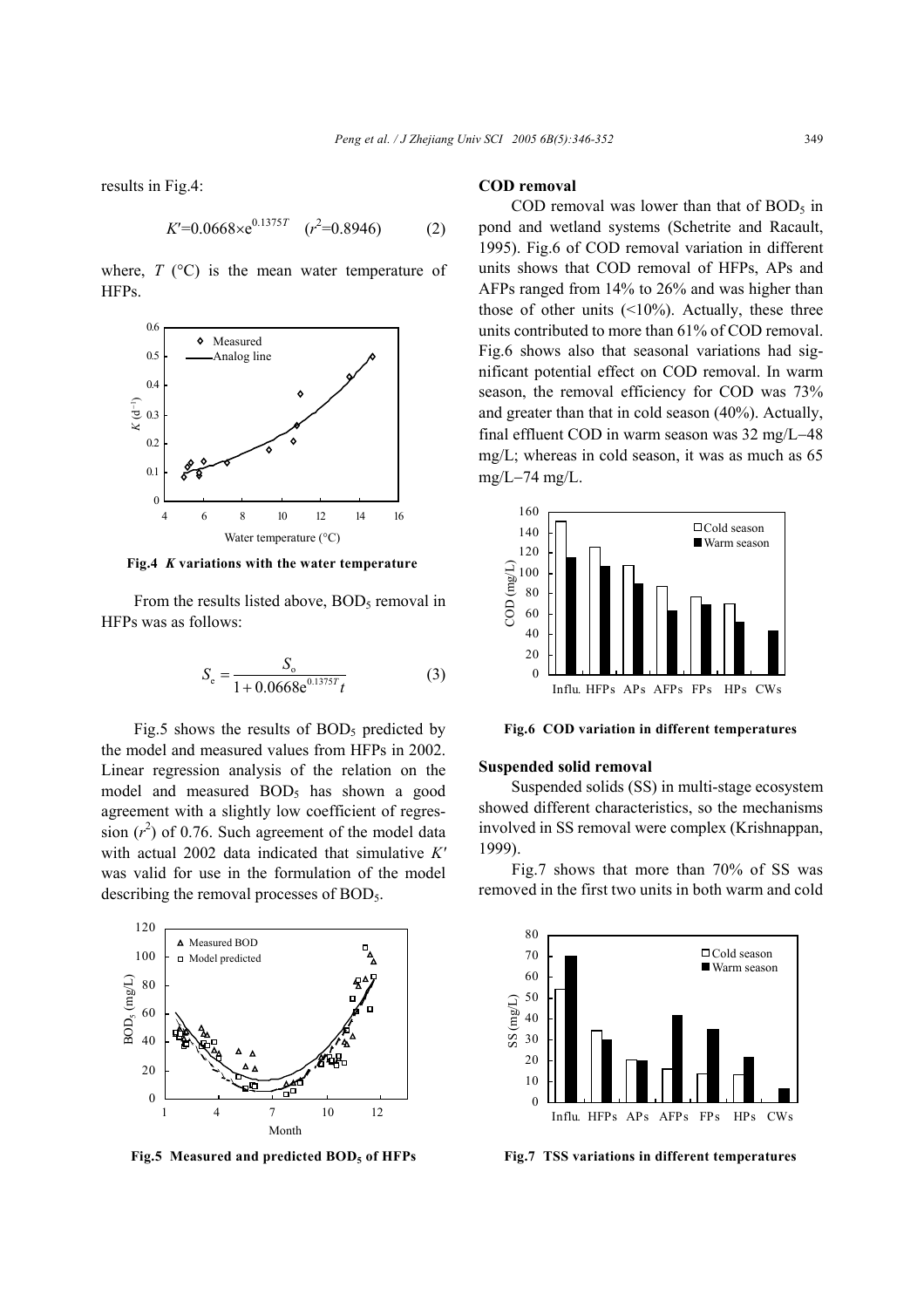season and that SS of APs effluent was constantly about 20 mg/L. The good performance of SS removal may be due to the higher proportion of large-sized and easily settled particulates contained in influent SS.

On the other hand, the overgrowth of algae would therefore substantially change the characteristics of SS removal in this system. Fig.7 compares SS removal between cold and warm season, showing that SS in warm season was higher than that in cold season for such units as AFPs, FPs and so on. In cold season, hydrophyte and hydrofauna contributed less to SS increase and the effluent SS was steadily between 10.3 mg/L and 14.0 mg/L. In warm season, however, hydrophyte and hydrofauna grew overwhelmingly and subsequently led to high SS of as much as 43 mg/L in AFPs. Fortunately, effects of fish and zooplankton consumption, algae self-settlement, roots filtration of reeds and duckweeds and so on in the following units could further lead to substantial SS reduction (Nozaily-Al *et al.*, 2000), ensuring that the final SS will be mostly less than 9.5 mg/L.

The mechanisms involved in SS variation in this system were complex. Compared to ordinary pond system, this multi-stage system may effectively reduce the adverse effect of algae over-reproduction and ensure effluent quality.

## **Nitrogen removal**

Organic nitrogen and ammonia nitrogen (NH3-N) were main nitrogen types in wastewater. Organic nitrogen is usually converted into  $NH<sub>3</sub>-N$ under both aerobic and anaerobic conditions. Therefore, NH<sub>3</sub>-N removal mainly contributed to total nitrogen (TN) removal. Three main processes involved in NH3-N removal were: hydrophytes uptake, volatilization and nitrification/denitrification (Sommer and Olesen, 2000).

Biological nitrification/denitrification was a most important factor in NH<sub>3</sub>-N removal. In multi-stage ecosystem, however, this effect did not play an important role in NH3-N removal (Maynard, 1999). Actually, results of this study showed that  $NO<sub>3</sub><sup>-</sup>$  -N and  $NO<sub>2</sub><sup>-</sup>$ -N were steadily less than 0.8 mg/L in 95% of samples (data not presented). The lack of sufficient surface area for attachment of bacteria may be one of the reasons for the weak ni-

trification/denitrification effect in this system. Actually, Muttamara and Puetpaiboon (1996) reported higher  $NH<sub>3</sub>-N$  removal with increasing surface area for bio-film attachment by carriers.

Temperature and pH had impact on the bioactivity and volatilization and therefore on NH3-N removal in this system. Fig.8 compares  $NH<sub>3</sub>-N$  removal between cold and warm season, showing that only 19.6% of  $NH<sub>3</sub>-N$  was removed in cold season; but in warm season, as much as 71.4% was removed. In warm season, hydrophytes grew more overwhelmingly and therefore consumed more NH<sub>3</sub>-N for metabolism. Simultaneously, more  $CO<sub>2</sub>$  was consumed during photosynthesis and resulted in higher pH (ranged from 8.5 to 9.1) during daytime, which led to higher  $NH<sub>3</sub>-N$  volatilization rate. Furthermore, higher temperature itself facilitated more volatilization. The effects listed above were the causative factors for the higher NH3-N removal in warm season. In cold season, however, bio-assimilation and physical volatilization were inhibited and therefore NH<sub>3</sub>-N removal was very low.



**Fig.8 Comparison of nitrogen concentrations in different units (a) Cold season; (b) Warm season**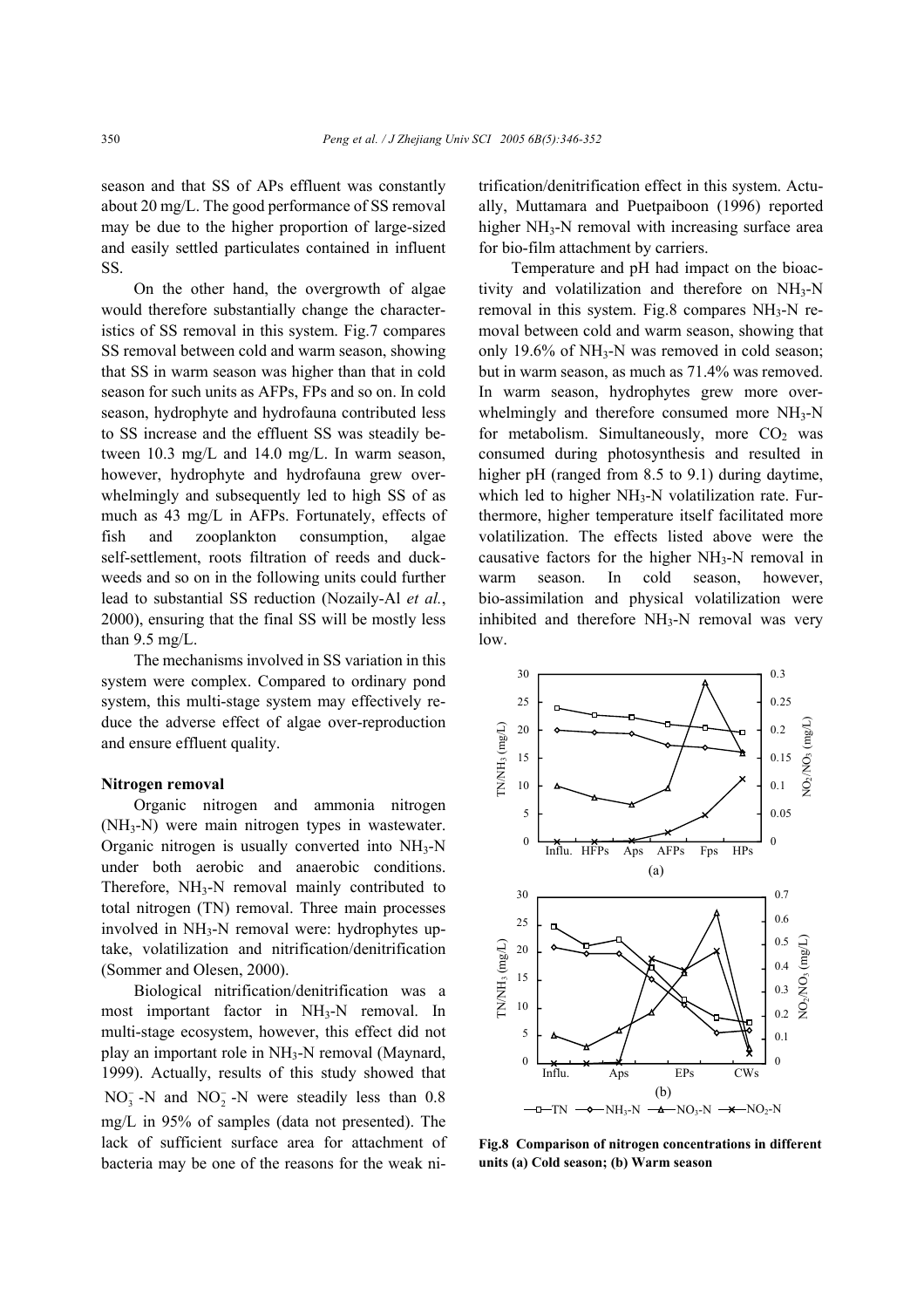Additionally, though the content of ammonia in FPs was more than 10 mg/L throughout most of 2003, the growth of the cultured fishes showed satisfactory results, with survival rate ranging from 40% to 60% in harvesting time. It may be due to the selected fish breeds (such as common carp) with high resistance to ammonia. Further experiments on the effect of ammonia on fishes are ongoing at present.

## **Phosphates removal**

In pond system, adsorption of phosphates to sedimentary particles is an important removal process. The adsorption capacity is mainly dependent on the presence of  $Fe^{3+}$ ,  $Ca^{2+}$  or  $Al^{3+}$  in sediments (Verhoeven and Arthur, 1999). Additionally, phosphates can also be precipitated with  $Fe^{3+}$ ,  $Ca^{2+}$  or  $Al^{3+}$ contained in wastewater. The uptake of plant was also reviewed as one important removal pathway of phosphates, but it only plays some role in the growing season.

Fig.9 compares phosphate removal in different seasons and different units. As indicated in Fig.9, significantly higher removal efficiencies of AFPs, FPs and HPs were observed in warm season than that in cold season. TP removal of AFPs, FPs and HPs was constant and less than 10% in cold season, reaching 13%−35% in warm season, especially from September to October. This could be due mainly to the adsorption of sediment, because the content of total phosphates in sediments exhibited significant increase from July to November, as revealed by sedimentary phosphates measurement (Emil, 2000; Arauzo *et al.*, 2000). Fig.9 shows that temperature had no significant effects on TP removal in the first three ponds. Actually, TP removal efficiencies of these units were constantly 7%−15% throughout the



experiment processes. It could be due to the precipitation rate and adsorption rate being constant with temperature (Robert and William, 2000).

To further investigate phosphates removal in this system, different type phosphates reduction was studied (Fig.10). It was observed that the ratio of dissolved phosphates to TP decreased from 95% to 81% in the first three ponds, indicating that soluble phosphates was partly transformed to insoluble phosphates by microorganism assimilation. From AFPs to CWs, however, the ratio increased from 81% to 99%. This was due to the effects of algae consumption by fish and zooplankton in this system and the filtration of the roots of duckweed and reeds. These results indicated that the system had much effect on insoluble phosphates removal.



**Fig.10 Different phosphates variations in system (April)**

## **CONCLUSION**

From the results listed above, main conclusions may be stated as follows:

1. The Dongying multi-stage ponds-wetlands system showed good potential for removing COD, BOD<sub>5</sub> and SS. Nitrogen and phosphates were thoroughly well removed in warm season; in cold season, as low as 25% of TN and TP were removed in this system;

2. Several mechanisms were usually involved in this system for every pollutant removal, and the dominant mechanism differed greatly between different ponds and different seasons.

## **References**

- Aloice, W.M., 1996.  $BOD<sub>5</sub>$  removal in facultative ponds: experience in Tanzania. *Wat. Sci. Tech.*, **34**(11):107-117.
- APHA (American Public Health Association), 1995. Standard **Fig.9 TP variation in different temperatures** Methods for the Examination of Water and Wastewater.